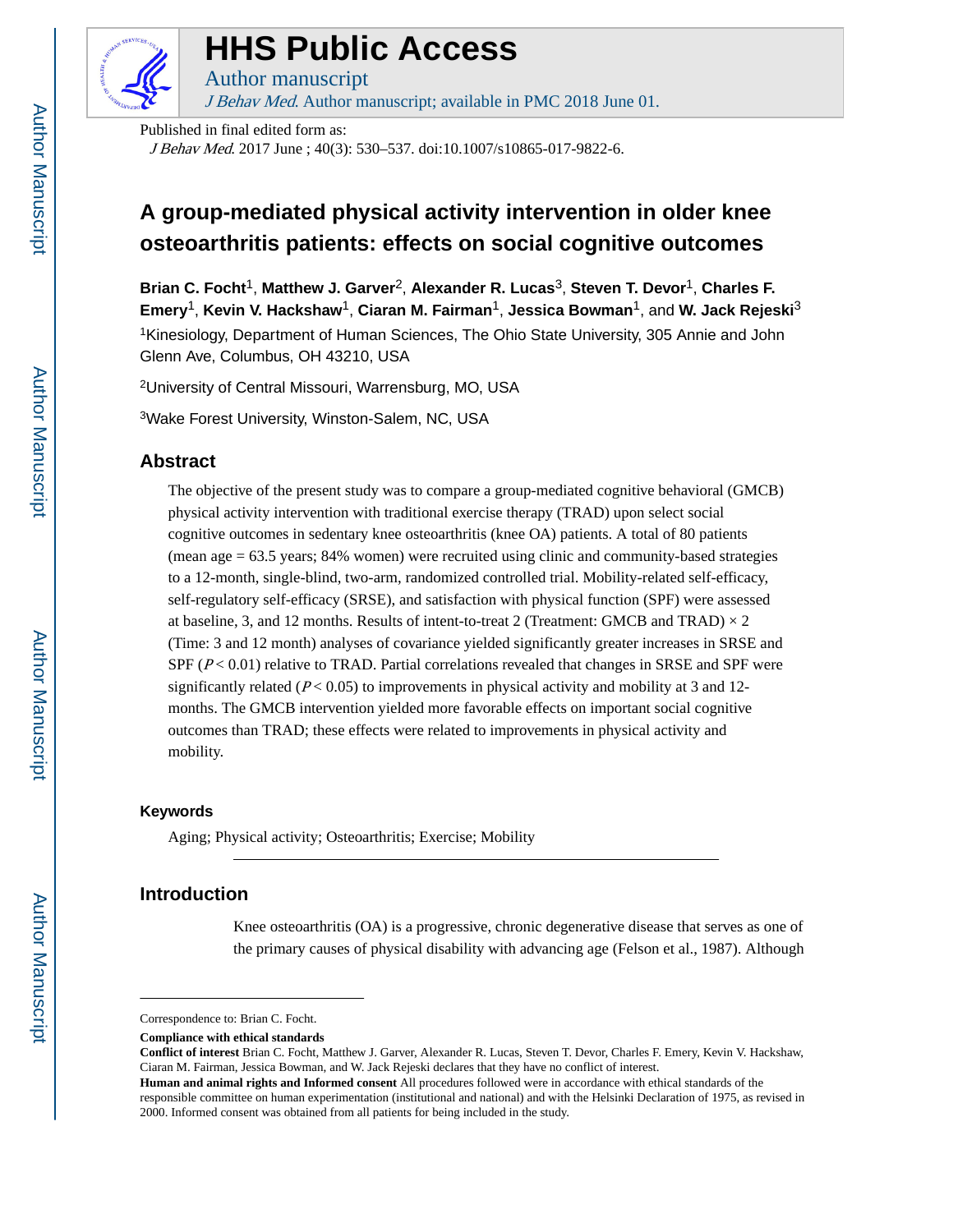regular physical activity (PA) is now established as an integral component to the selfmanagement of knee OA (American College of Rheumatology, 2000; Jordan et al., 2003), most OA patients do not achieve recommended levels of PA (Fontaine et al., 2004). Furthermore, PA interventions targeting knee OA patients are plagued by high attrition rates (Deyle et al., 2000; Ettinger et al., 1997; O'Reilly et al., 1999; Sullivan et al., 1998; van Baar et al., 2001) and failure to sustain long-term post-treatment exercise adherence is linked with the deterioration of the improvements in clinically-relevant outcomes accompanying PA in knee OA patients (Ettinger et al., 1997; Focht, 2006). Consequently, developing a more comprehensive understanding of how to sustain adherence to PA is critical to clinical programming that targets lifestyle behavior change in this patient population.

In this regard, Bandura's Social Cognitive Theory (SCT) (Bandura, 1997) has been used extensively in interventions designed to promote change in PA behavior (Gourlan et al., 2016; McAuley & Blissmer, 2000). Findings from the PA literature consistently demonstrate that change in SCT constructs are salient predictors of adoption and maintenance of regular PA (McAuley & Blissmer, 2000; Olson & McAuley, 2015; Stacey et al., 2015; Tougas et al., 2015). Within the context of SCT, self-efficacy (SE) beliefs are of particular importance to promoting PA among knee OA patients as a one's confidence in their ability to perform mobility tasks, (mobility-related SE), self-regulate the ability to plan and carry out PA in the face of challenges (self-regulatory SE) and overcome barriers to PA (barrier SE) all are integral to successfully adopting and maintaining regular PA (Focht et al., 2005). Furthermore, not only does SE directly impact behavior, it also indirectly influences PA through other social cognitive constructs such as one's self-regulatory skills and their outcome expectations associated with engaging in PA (Doerksen & McAuley, 2014; Tougas et al., 2015). Accordingly, given the well-established challenge in promoting PA maintenance in knee OA patients, determining the extent to which behavioral interventions may yield positive change in these SCT constructs is an integral consideration in enhancing the efficacy of implementing PA in the self-management of knee OA.

Although PA is consistently integrated into treatment of knee OA, in these approaches to PA promotion relatively little attention has been devoted to the systematic development of the self-regulatory skills or change in key SCT constructs that are integral to promoting the adoption and maintenance independent, self-managed PA (Rejeski & Focht, 2002). One recent approach, a group-mediated cognitive behavioral (GMCB) PA intervention, is designed to promote the systematic development of self-regulatory skills, and through the use of the group as an agent of behavioral change, facilitate motivation to develop and implement these behavioral skills in order to maintain long-term, independent involvement in PA. The GMCB intervention has yielded significant improvements in clinically relevant behavioral and functional outcomes in chronic disease patients with compromised physical function (Rejeski et al., 2002, 2005, 2011). Results from our recently conducted pilot study, the Improving Maintenance of Physical Activity in Knee Osteoarthritis (OA) Trial-Pilot (IMPACT-P), demonstrated the GMCB intervention resulted in superior improvements in PA participation and mobility relative to traditional, center-based exercise intervention in sedentary knee OA patients (Focht et al., 2014). The objective of the current investigation was to examine changes in select SCT constructs targeted in the GMCB intervention, and to explore the extent to which change in these constructs were related to improvements in PA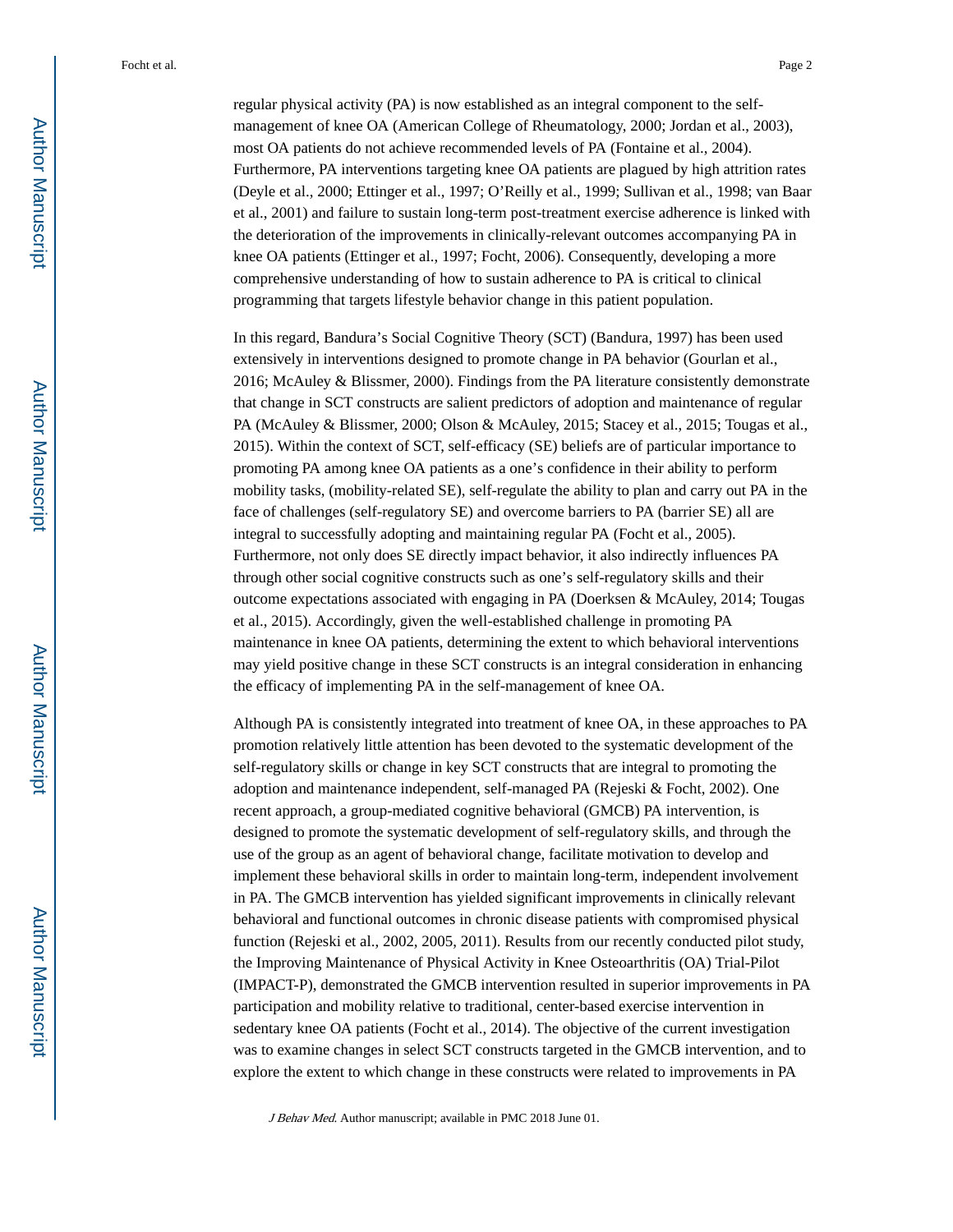participation and mobility performance observed across the IMPACT-P trial. It was hypothesized that the GMCB intervention would result in superior improvements in the social cognitive constructs of interest assessed in IMPACT-P and that improvements in these SCT constructs would be associated with change in PA participation and mobility across the 12 month trial.

# **Methods**

#### **Participants**

A total of 80 (67 women, 13 men) sedentary, older knee OA patients ( $M$  age = 63.5 years  $SD$  $= 6.52$ ; 67% Caucasian; 26% African American; 4% Latino; 2% Asian) participated in the study. The primary inclusion criteria were: (a) age >55 years; (b) knee pain on most days of the month; (c) less than 20 min/wk of structured exercise during the prior 6 months; (d) selfreported difficulty with basic daily functional tasks due to knee pain; and (e) radiographic evidence of Kellgren–Lawrence scale stage II or III (mild to moderate) tibiofemoral OA. Primary exclusion criteria included having a serious medical conditions such as active cardiovascular disease, cancer, or pulmonary disease; inability to walk without a cane or other assistive device; and physician documented radiographic evidence of knee joint varus or valgus malalignment.

#### **Procedures and interventions**

IMPACT-P was a 12 month, two-arm, single-blind, randomized controlled pilot trial designed to compare TRAD and GMCB exercise interventions among sedentary knee OA patients. A total of 80 adults with radiographically-confirmed, symptomatic knee OA were recruited using clinic and community-based strategies and randomly assigned to either the GMCB ( $n = 40$ ) or TRAD ( $n = 40$ ) interventions. The study spanned from September 28, 2009 to October 19, 2011. The primary objective of the IMPACT-P trial was to examine the comparable efficacy of the interventions upon change in physical activity and mobility performance (Focht et al., 2014). The current paper focuses upon change in select social cognitive outcomes accompanying the interventions in the trial.

Detailed descriptions of the study design, trial procedures, and interventions have been published previously (Focht et al., 2012, 2014). However, a brief description of the trial procedures, interventions, and measures is provided here. Participants completed a telephone screening to assess eligibility and interest in the study followed by a baseline screening visit during which informed consent, HIPAA waiver, medical history, and assessments of mobility performance, patient reported outcomes, including all the social cognitive measures, and physical activity were obtained. Outcomes assessments were obtained using the same procedures at the 3 and 12 month follow-up visits by study staff blinded to treatment arm assignment.

#### **Interventions**

**TRAD exercise intervention—**The TRAD exercise intervention involved 3 months of 3 center-based, group exercise sessions per week for a total of 36 contact hours with study staff. Each exercise session consisted of 30–40 min of moderate intensity walking (RPE 12–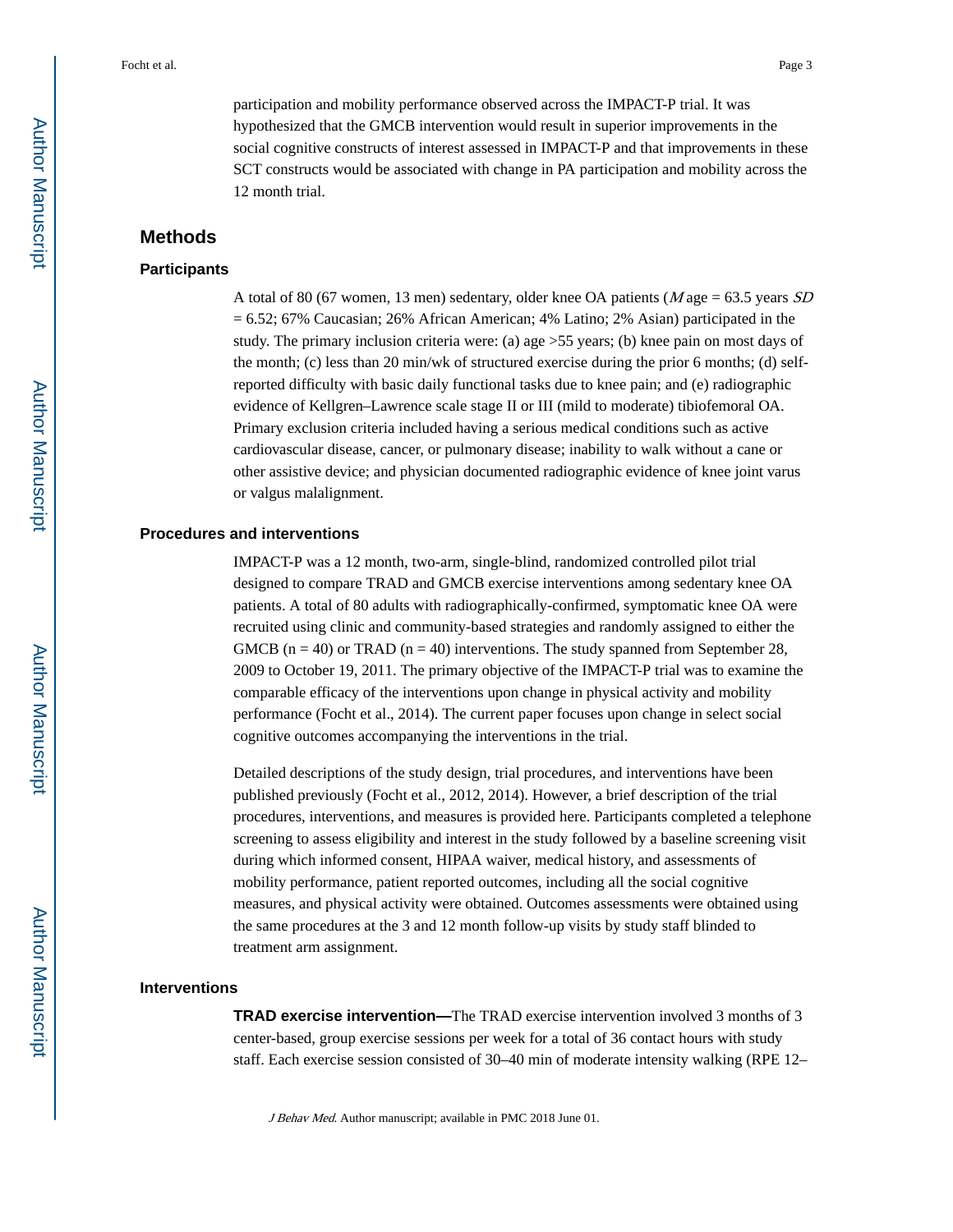14: Somewhat Hard) and 20 min of lower body strength training involving the leg extension, leg curl, step-up, and calf raise exercises performed for 1–3 sets of 8–12 repetitions. The exercise prescription was tailored to each individual's abilities and exercise tolerance/ capacity and exercise duration and intensity were gradually increased across the intervention to reach targeted goals. TRAD intervention participants were also encouraged to increase independent exercise and physical activity participation to accrue weekly physical activity levels  $150$  min of moderate intensity physical activity and were provided with standard OA self-management advice (via Arthritis Foundation educational pamphlets) to facilitate exercise motivation and participation. Participants in the TRAD intervention were not provided with any formal staff intervention contact in months 4–12.

**GMCB exercise intervention—**The GMCB intervention, based on the group dynamics literature and social cognitive theory (Bandura, 1997), received the exact same exercise prescription and equivalent total of 36 contact hours provided to the TRAD arm. However, the structure, sequencing, and goals of the contacts in the GMCB arm differed from those provided in the TRAD arm. The objective of the GMCB intervention was to integrate groupbased cognitive behavioral counseling with exercise therapy to facilitate the development, practice, and mastery of key activity-related self-regulatory skills (i.e., self-monitoring, group and individual goal setting, barrier problem solving, action planning, relaxation/pain management strategies), while using group dynamics as an agent supporting behavior change, to promote exercise adherence, increased physical activity participation, and reengagement in challenging ADLs. The GMCB approach concomitantly titrates away from supervised center-based exercise emphasizing progressively more independent selfregulation of exercise behavior (Rejeski et al., 2003, 2011). Description of the timing and content of the contacts provided in the GMCB and TRAD intervention arms is provided in Table 1.

#### **Measures**

**Self-efficacy—**Multiple measures were used to assess participants' relevant self-efficacy beliefs. Specifically, Self-Regulatory Self-Efficacy (SRSE), one's belief in their ability to successfully organize, plan, and schedule regular exercise and/or physical activity (24) and Mobility-Related Self-Efficacy (MRSE), one's belief in their ability to successfully complete more challenging increments of walking during the 400 m walk task (Focht et al., 2012; Rejeski et al., 2003, 2005, 2011) were assessed. Both measures were developed consistent with Bandura's recommendations involving hierarchically organized items assessing beliefs in successfully completing incrementally more challenging aspects of each behavior/task on a ten point confidence scale (Bandura, 1997). Each measure has demonstrated to have adequate validity and reliability in prior lifestyle intervention trials targeting older adults. (Focht et al., 2012; Rejeski et al., 2003, 2005, 2011).

**Satisfaction with physical function (SWF)—The 6 item measure assessed patients'** SWF on a 7 point scale ranging from −3 (Very Dissatisfied) to +3 (Very Satisfied). This measure has previously demonstrated appropriate psychometric properties (Reboussin et al., 2000) and has been used as an assessment of satisfaction and function-related outcome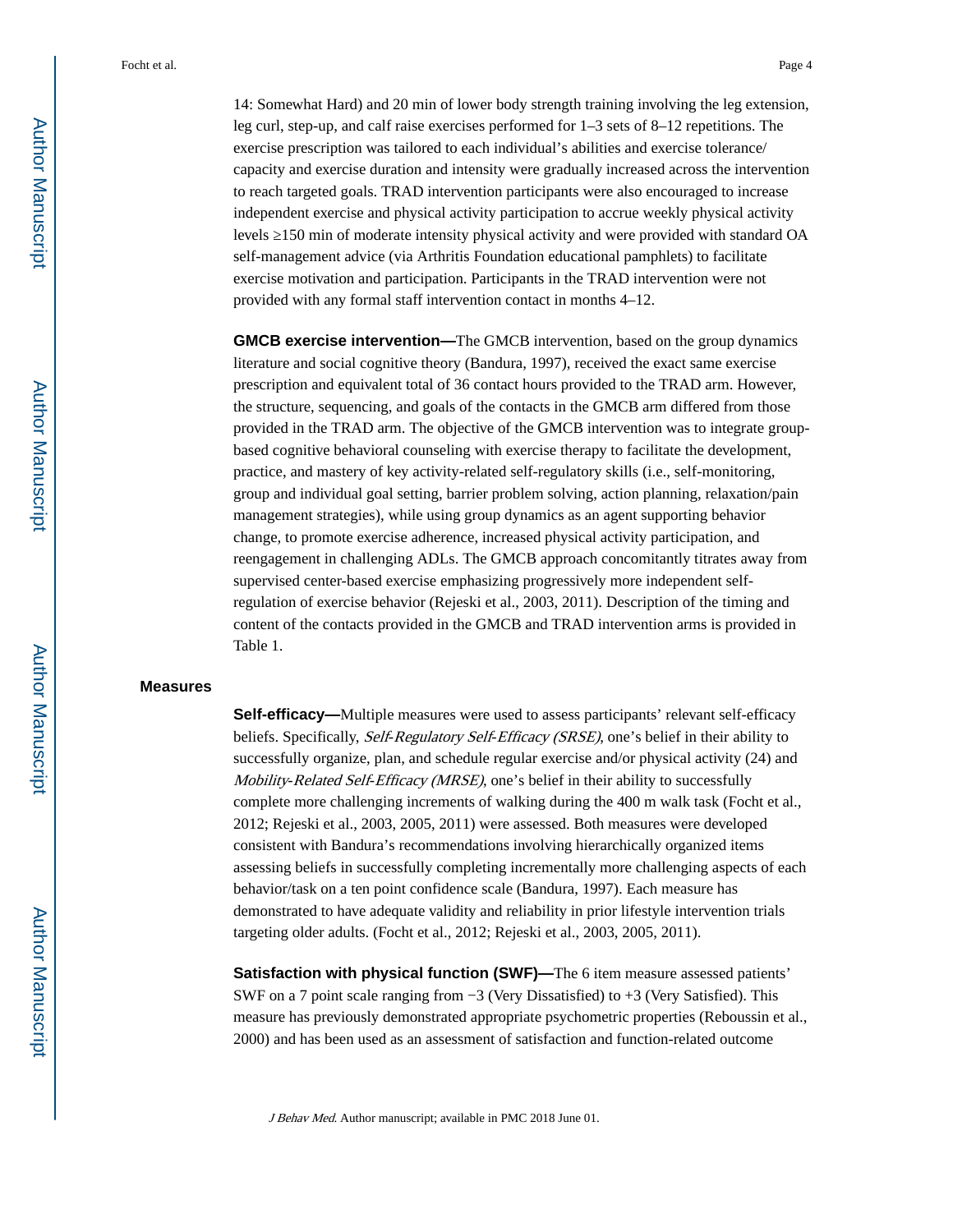expectancies in prior lifestyle intervention trials in older adults (Focht et al., 2012; Rejeski et al., 2003, 2005, 2011).

**Physical activity and mobility performance—**Changes in the primary outcomes of physical activity, assessed using the LIFECORDER Plus accelerometer (Suzuken Kenz Inc Limited, Japan), and mobility performance assessed using the 400 Meter Walk Test have been reported previously (Focht et al., 2014). Both measures have well established validity and reliability and have been used in prior lifestyle intervention trials (Rejeski et al., 2005, 2011). The physical activity and mobility measures are included in the present study to evaluate the extent to which the select social cognitive measures are related to these important behavioral and performance outcomes in IMPACT-P.

**Statistical analysis—**The effects of the GMCB and TRAD interventions on changes in the social cognitive outcomes were analyzed using separate 2 (Treatment: GMCB and  $TRAD$   $\times$  2 (Time: 3 and 12 month) analysis of covariance (ANCOVA). Baseline adjusted changes in each social cognitive measure were used as the outcomes with age, gender, BMI, and baseline values of each measure included in the models as covariates. ANCOVA analyses were conducted using the intention to treat principle with the last value carried forward approach used to account for missing data. Effect sizes (Cohen's  $d$ ) were calculated by taking the mean difference and dividing by the pooled standard deviation to determine the magnitude of differences observed for each outcome. Finally, partial correlation analyses controlling for age were conducted to examine the relationship between the social cognitive outcomes and physical activity at the 3 and 12 month follow-up assessments.

# **Results**

The Consolidated Standards of Reporting Trials (CONSORT) diagram summarizing flow of participants through the IMPACT-P trials is provided in Fig. 1. Of the 80 participants randomized, 72 (90%) completed the baseline assessment and at least 1 follow-up assessment. Adherence to supervised exercise sessions was 71% in the GMCB intervention and 63% in the TRAD intervention.

#### **Self-efficacy outcomes**

The descriptive statistics for change in SRSE, MRSE, and SWF are summarized in Table 2. ANCOVA analysis of SRSE yielded a significant treatment main effect (F[1,76] = 16.54,  $P$  < 0.01). The GMCB intervention resulted in superior increases in SRSE at 3 months ( $d = .63$ ) and 12 months ( $d = .95$ ) relative to the TRAD intervention. Baseline SRSE was also a strong predictor of change in SRSE  $(F[1,76] = 20.06, P < 0.01)$  with those reporting the lowest SRSE at baseline demonstrating the greatest increases across the trial. Results of the ANCOVA analysis of baseline-adjusted change in MRSE revealed the treatment main effect approached significance (F[1,76] = 3.36,  $P = 0.07$ ). Although this analysis did not reach conventional levels of significance, inspection of the group means provided in Table 2 demonstrates that the GMCB intervention resulted in more favorable improvements in MRSE at 3 months ( $d = .27$ ) and 12 months ( $d = .44$ ) relative to the TRAD intervention.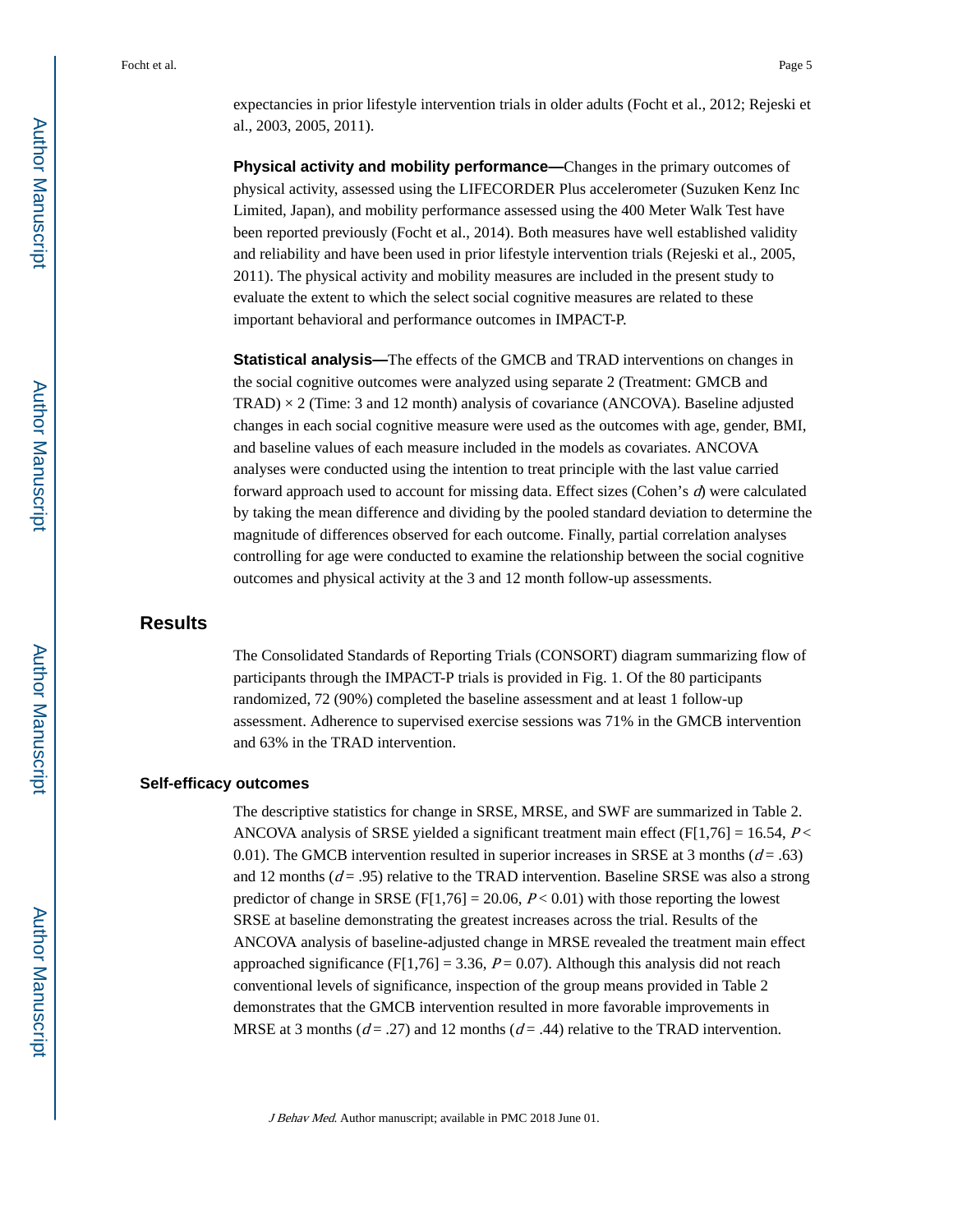#### **SWF**

#### **Correlation analyses**

Partial correlation analyses controlling for age were used to examine the relationships between change in the social cognitive outcomes and trial's primary outcomes of physical activity and mobility revealed that change in SRSE was significantly correlated with improvements in weekly minutes of moderate to vigorous physical activity ( $r = .38$ ;  $P \le$ 0.01) and mobility ( $r = -0.23$ ;  $P < 0.05$ ) at 3 months. SRSE was also significantly correlated with change in mobility at 12 months ( $r = -0.23$ ;  $P < 0.05$ ). MRSE was significantly correlated with change in mobility at 3 (r = −.43;  $P < 0.01$ ) and 12 months (r = −.27;  $P <$ 0.01). Change in SWF was significantly correlated with change in moderate to vigorous physical activity at 12 months ( $r = .27$ ;  $P < 0.05$ ) and change in mobility at 3 ( $r = -.25$ ;  $P <$ 0.05) and 12 months ( $r = -0.24$ ;  $P < 0.05$ ). Collectively, the correlation analyses suggest that improvements in these social cognitive outcomes were associated with more favorable change in physical activity and mobility performance in the IMPACT-P trial.

# **Discussion**

Exercise interventions have consistently resulted in meaningful improvements in clinical and patient reported outcomes among knee OA patients (Deyle et al., 2000; Ettinger et al., 1997; Focht, 2006; O'Reilly et al., 1999; Sullivan et al., 1998; van Baar et al., 2001). However, challenges in successfully promoting post-treatment adherence detract from the efficacy of implementing exercise in the treatment of knee OA and underscore the importance of investigating change in theory-based correlates of physical activity behavior among knee OA patients (Focht, 2006; Focht et al., 2005). Findings from this pilot, comparative efficacy trial demonstrated that the GMCB physical activity intervention resulted in superior improvements in important social cognitive outcomes relative to a TRAD exercise intervention focusing upon 12 weeks of center-based, supervised exercise. Additionally, change in these social cognitive outcomes were also significantly correlated with change in physical activity and mobility observed across the trial's 12 month follow-up period. Findings from the IMPACT-P trial are consistent with those of other recent randomized lifestyle intervention trials demonstrating the favorable effects of the GMCB intervention upon social cognitive outcomes among older adults (Rejeski et al., 2003, 2005, 2011) and post-natal women (Cramp & Brawley, 2006). The present findings extend the benefits of the GMCB approach to sedentary knee OA patients.

Findings from the present study revealed unique trajectories of change in the multiple selfefficacy measures between the GMCB and TRAD interventions. Given that the development of behavioral self-regulatory skills is a primary emphasis of the GMCB intervention, it is noteworthy that the present results revealed statistically significant treatment main effects for SRSE and SWF and the most pronounced improvement following the GMCB was observed for change in SRSE. These finding reinforce the utility of targeting the development,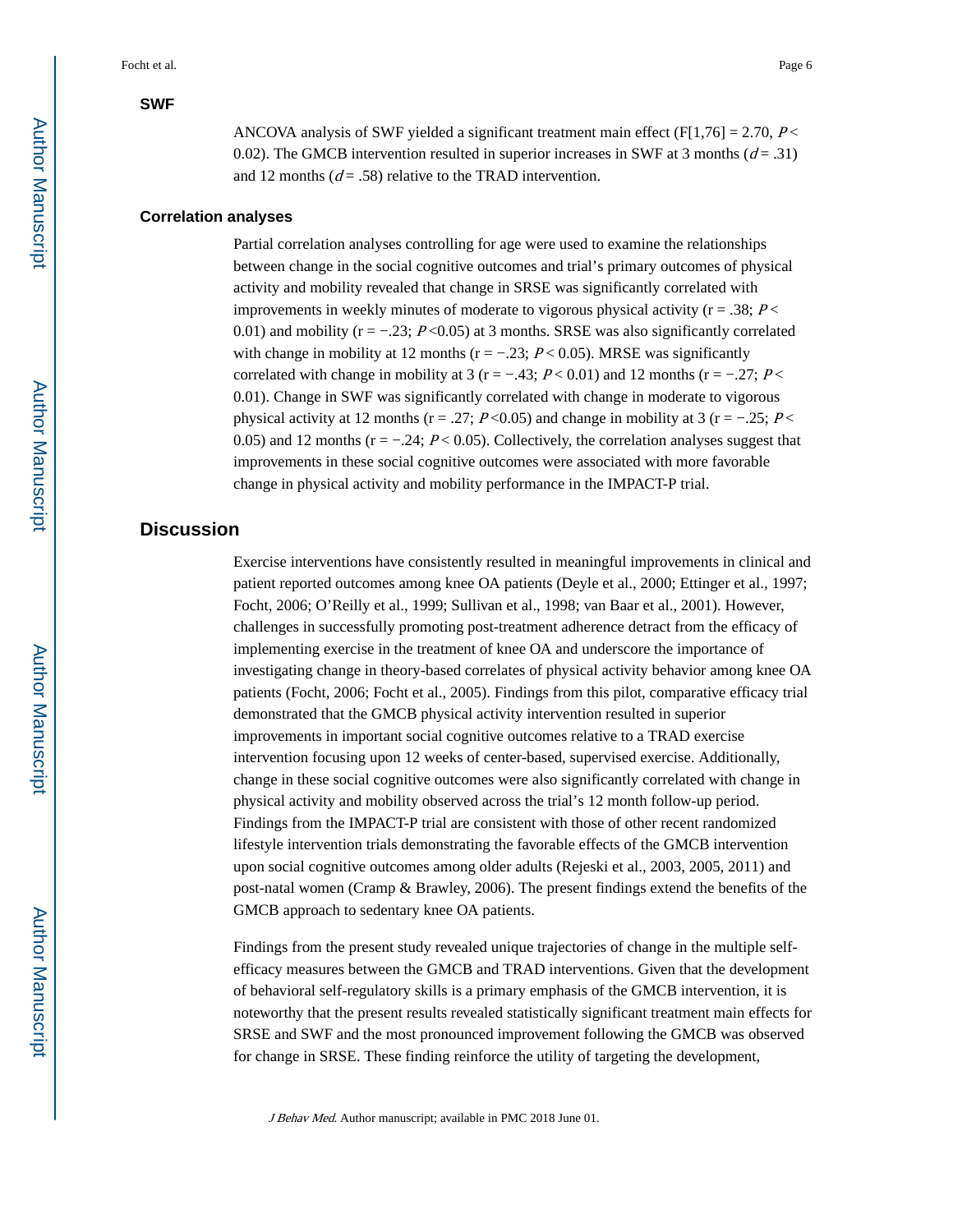practice, and mastery of self-regulatory skills in enhancing beliefs regarding the ability to self-regulate physical activity behavior. Furthermore, the significant associations observed among change in SRSE with change in physical activity and mobility also provide support for the position that enhancing self-regulatory self-efficacy beliefs may be related to maintaining physical activity and mobility among older knee OA patients.

Although not reaching conventional levels of statistical significance  $(P<0.07)$ , the effect sizes accompanying change in MRSE suggest the GMCB intervention yielded meaningful improvements in knee OA patients walking self-efficacy. In light of the deleterious impact that limitations in mobility have on quality of life and daily functioning of knee OA patients, the favorable change in MRSE represents an important social cognitive outcome for older adults burdened with knee OA that is related to the preservation of physical activity and mobility.

In addition to the favorable changes in self-efficacy outcomes, the GMCB intervention yielded statistically significant, superior improvement in SWF. Satisfaction with function has been conceptualized as a key proximal outcome expectation associated with physical activity among older adults (Brawley et al., Brawley et al. 2012) which has also previously been shown to mediate change in quality of life and physical function accompanying lifestyle interventions targeting knee OA patients (Rejeski et al., 2002). From a conceptual perspective (Brawley et al., 2012; Cramp & Brawley, 2006; Doerksen & McAuley, 2014), improvements in self-efficacy beliefs and behaviorally-relevant outcome expectations are proposed to have a combined effect that may contribute to favorable behavior change including enhanced physical activity participation. Consistent with prior research (Cramp & Brawley, 2006), the present findings support the utility of the GMCB intervention for eliciting favorable changes in these key social cognitive outcomes.

Although results from the IMPACT-P trial are promising, there are several limitations that should be acknowledged. For example, the sample size did not provide optimal power to test for significant differences for all outcomes or conduct mediation analyses to explore if the social cognitive theory variables mediated the intervention effects upon changes in physical activity or mobility. Accordingly, the present findings should be interpreted cautiously and an optimally powered randomized controlled trial is required to determine the efficacy of implementing the GMCB intervention and the potential mediating effects of social cognitive variables on study outcomes among older knee OA patients. Similarly, although an intention to treat analysis was conducted, the limitations associated with the last value carried forward approach must be acknowledged. Future large scale randomized trials implementing more sophisticated mixed model analyses and maximum likelihood imputation methods to account for missing data are warranted. Finally, women constituted a large percentage of the study sample, precluding the ability to explore potential gender differences and limiting the extent to which the findings can be generalized to men with knee OA.

In summary, the results of the IMPACT-P trial demonstrate the utility of the GMCB intervention for producing meaningful improvements in relevant social cognitive outcomes among older knee OA patients and underscore the promise of integrating this approach to physical activity promotion in the medical management of knee OA. The GMCB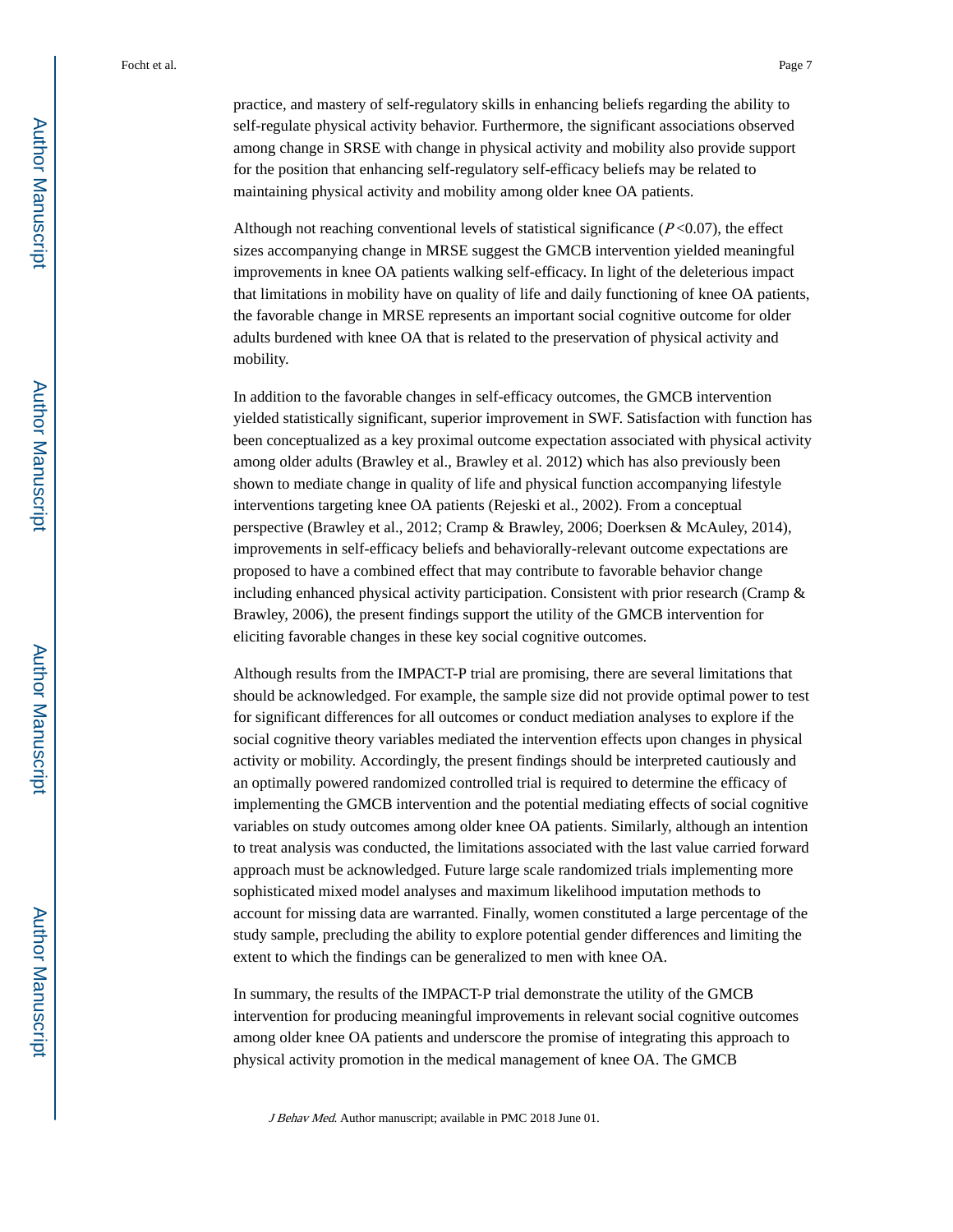intervention to promoting physical activity and preserving mobility shows promise for improving relevant patient reported and functional outcomes among older adults burdened with knee OA and should be explored further in future large scale efficacy trials.

#### **Acknowledgments**

Support for the present study was provided by NIH/NIAMS Grant # R21 AR054595.

#### **References**

Bandura, A. Self-efficacy: The exercise of control. 1. New York: Freeman and Company; 1997.

- Brawley L, Rejeski WJ, Gaukstern JE, Ambrosius WT. Social cognitive changes following weight loss and physical activity interventions in obese, older adults in poor cardiovascular health. Annals of Behavioral Medicine: A Publication of the Society of Behavioral Medicine. 2012; 44:353–364. DOI: 10.1007/s12160-012-9390-5 [PubMed: 22773225]
- Cramp AG, Brawley LR. Moms in motion: A group-mediated cognitive-behavioral physical activity intervention. The International Journal of Behavioral Nutrition and Physical Activity. 2006; 3:23.doi: 10.1186/1479-5868-3-23 [PubMed: 16925809]
- Deyle GD, Henderson NE, Matekel RL, Ryder MG, Garber MB, Allison SC. Effectiveness of manual physical therapy and exercise in osteoarthritis of the knee. A randomized, controlled trial. Annals of Internal Medicine. 2000; 132:173–181. [PubMed: 10651597]
- Doerksen SE, McAuley E. Social cognitive determinants of dietary behavior change in university employes. Frontiers in Public Health. 2014; 2:23.doi: 10.3389/fpubh.2014.00023 [PubMed: 24765620]
- Ettinger WH, Burns R, Messier SP, Applegate W, Rejeski WJ, Morgan T, et al. A randomized trial comparing aerobic exercise and resistance exercise with a health education program in older adults with knee osteoarthritis. The Fitness Arthritis and Seniors Trial (FAST). JAMA. 1997; 277:25–31. [PubMed: 8980206]
- Felson DT, Naimark A, Anderson J, Kazis L, Castelli W, Meenan RF. The prevalence of knee osteoarthritis in the elderly. The Framingham Osteoarthritis Study. Arthritis and Rheumatism. 1987; 30:914–918. [PubMed: 3632732]
- Focht BC. Effectiveness of exercise interventions in reducing pain symptoms among older adults with knee osteoarthritis: A review. Journal of Aging and Physical Activity. 2006; 14:212–235. [PubMed: 19462551]
- Focht BC, Garver MJ, Devor ST, Dials J, Lucas AR, Emery CF, et al. Group-mediated physical activity promotion and mobility in sedentary patients with knee osteoarthritis: Results from the IMPACTpilot trial. The Journal of Rheumatology. 2014; 41:2068–2077. DOI: 10.3899/jrheum.140054 [PubMed: 25179854]
- Focht BC, Garver MJ, Devor ST, Dials J, Rose M, Lucas AR, et al. Improving maintenance of physical activity in older, knee osteoarthritis patients trial-pilot (IMPACT-P): Design and methods. Contemporary Clinical Trials. 2012; 33:976–982. DOI: 10.1016/j.cct.2012.04.012 [PubMed: 22575796]
- Focht BC, Rejeski WJ, Ambrosius WT, Katula JA, Messier SP. Exercise, self-efficacy, and mobility performance in overweight and obese older adults with knee osteoarthritis. Arthritis and Rheumatism. 2005; 53:659–665. DOI: 10.1002/art.21466 [PubMed: 16208674]
- Fontaine KR, Heo M, Bathon J. Are US adults with arthritis meeting public health recommendations for physical activity? Arthritis and Rheumatism. 2004; 50:624–628. DOI: 10.1002/art.20057 [PubMed: 14872507]
- Gourlan M, Bernard P, Bortolon C, Romain AJ, Lareyre O, Carayol M, et al. Efficacy of theory-based interventions to promote physical activity. A meta-analysis of randomised controlled trials. Health Psychology Review. 2016; 10:50–66. DOI: 10.1080/17437199.2014.981777 [PubMed: 25402606]
- Jordan KM, Arden NK, Doherty M, Bannwarth B, Bijlsma JWJ, Dieppe P, et al. EULAR Recommendations 2003: an evidence based approach to the management of knee osteoarthritis: Report of a Task Force of the Standing Committee for International Clinical Studies Including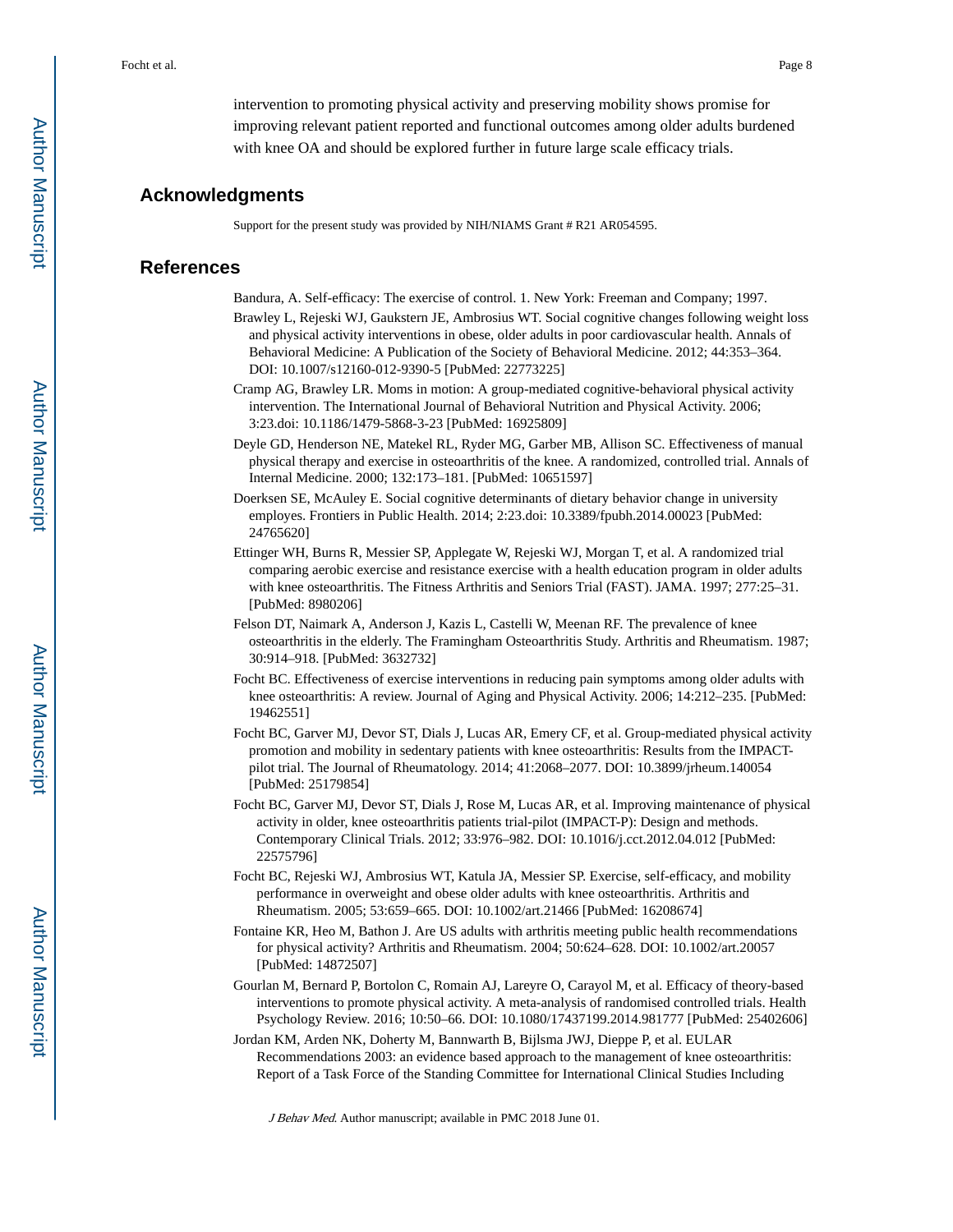Therapeutic Trials (ESCISIT). Annals of the Rheumatic Diseases. 2003; 62:1145–1155. DOI: 10.1136/ard.2003.011742 [PubMed: 14644851]

- McAuley E, Blissmer B. Self-efficacy determinants and consequences of physical activity. Exercise and Sport Sciences Reviews. 2000; 28:85–88. [PubMed: 10902091]
- Olson EA, McAuley E. Impact of a brief intervention on self-regulation, self-efficacy and physical activity in older adults with type 2 diabetes. Journal of Behavioral Medicine. 2015; 38:886–898. DOI: 10.1007/s10865-015-9660-3 [PubMed: 26162648]
- O'Reilly SC, Muir KR, Doherty M. Effectiveness of home exercise on pain and disability from osteoarthritis of the knee: a randomised controlled trial. Annals of the Rheumatic Diseases. 1999; 58:15–19. [PubMed: 10343535]
- Reboussin BA, Rejeski WJ, Martin KA, Callahan K, Dunn AL, King AC, et al. Correlates of satisfaction with body function and body appearance in middle- and older aged adults: The activity counseling trial (ACT). Psychology & Health. 2000; 15:239–254. DOI: 10.1080/08870440008400304
- Arthritis and Rheumatism. Wiley. Inc; Recommendations for the Medical Management of Osteoarthritis of the Hip and Knee: 2000 Update. American College of Rheumatology Subcommittee on Osteoarthritis Guidelines. (2000, September). Recommendations for the medical management of osteoarthritis of the hip and knee: 2000 update. American College of Rheumatology Subcommittee on Osteoarthritis Guidelines.
- Rejeski WJ, Brawley LR, Ambrosius WT, Brubaker PH, Focht BC, Foy CG, et al. Older adults with chronic disease: Benefits of group-mediated counseling in the promotion of physically active lifestyles. Health Psychology: Official Journal of the Division of Health Psychology, American Psychological Association. 2003; 22:414–423.
- Rejeski WJ, Brubaker PH, Goff DC, Bearon LB, McClelland JW, Perri MG, et al. Translating weight loss and physical activity programs into the community to preserve mobility in older, obese adults in poor cardiovascular health. Archives of Internal Medicine. 2011; 171:880–886. DOI: 10.1001/ archinternmed.2010.522 [PubMed: 21263080]
- Rejeski WJ, Fielding RA, Blair SN, Guralnik JM, Gill TM, Hadley EC, et al. The lifestyle interventions and independence for elders (LIFE) pilot study: Design and methods. Contemporary Clinical Trials. 2005; 26:141–154. DOI: 10.1016/j.cct.2004.12.005 [PubMed: 15837437]
- Rejeski WJ, Focht BC. Aging and physical disability: On integrating group and individual counseling with the promotion of physical activity. Exercise and Sport Sciences Reviews. 2002; 30:166–170. [PubMed: 12398113]
- Rejeski WJ, Focht BC, Messier SP, Morgan T, Pahor M, Penninx B. Obese, older adults with knee osteoarthritis: weight loss, exercise, and quality of life. Health Psychology: Official Journal of the Division of Health Psychology, American Psychological Association. 2002; 21:419–426.
- Stacey FG, James EL, Chapman K, Courneya KS, Lubans DR. A systematic review and meta-analysis of social cognitive theory-based physical activity and/or nutrition behavior change interventions for cancer survivors. Journal of Cancer Survivorship: Research and Practice. 2015; 9:305–338. DOI: 10.1007/s11764-014-0413-z [PubMed: 25432633]
- Sullivan T, Allegrante JP, Peterson MG, Kovar PA, MacKenzie CR. One-year followup of patients with osteoarthritis of the knee who participated in a program of supervised fitness walking and supportive patient education. Arthritis Care and Research: The Official Journal of the Arthritis Health Professions Association. 1998; 11:228–233. [PubMed: 9791321]
- Tougas ME, Hayden JA, McGrath PJ, Huguet A, Rozario S. A systematic review exploring the social cognitive theory of self-regulation as a framework for chronic health condition interventions. PLoS ONE. 2015; 10:e0134977.doi: 10.1371/journal.pone.0134977 [PubMed: 26252889]
- van Baar ME, Dekker J, Oostendorp RA, Bijl D, Voorn TB, Bijlsma JW. Effectiveness of exercise in patients with osteoarthritis of hip or knee: Nine months' follow up. Annals of the Rheumatic Diseases. 2001; 60:1123–1130. DOI: 10.1136/ard.60.12.1123 [PubMed: 11709454]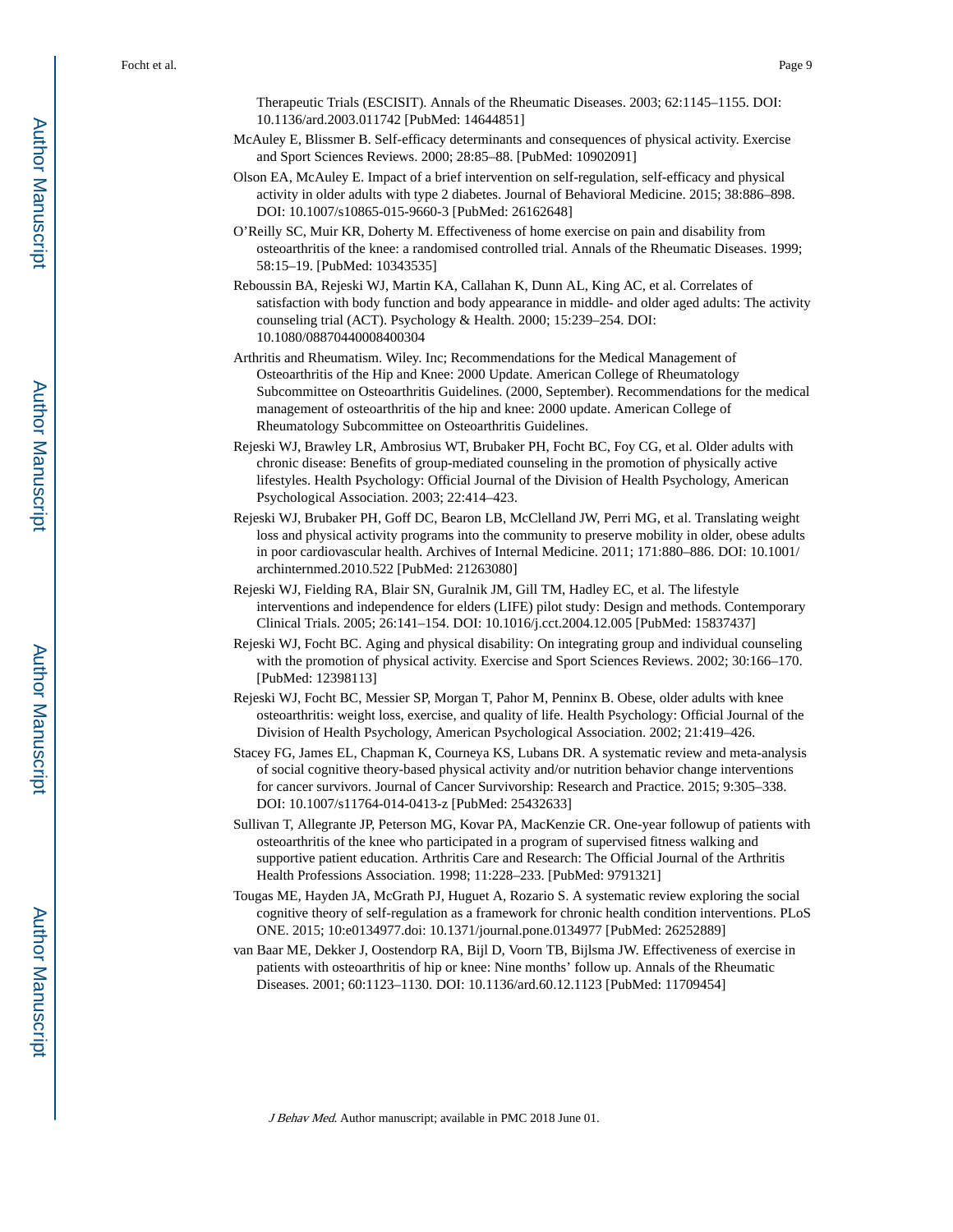

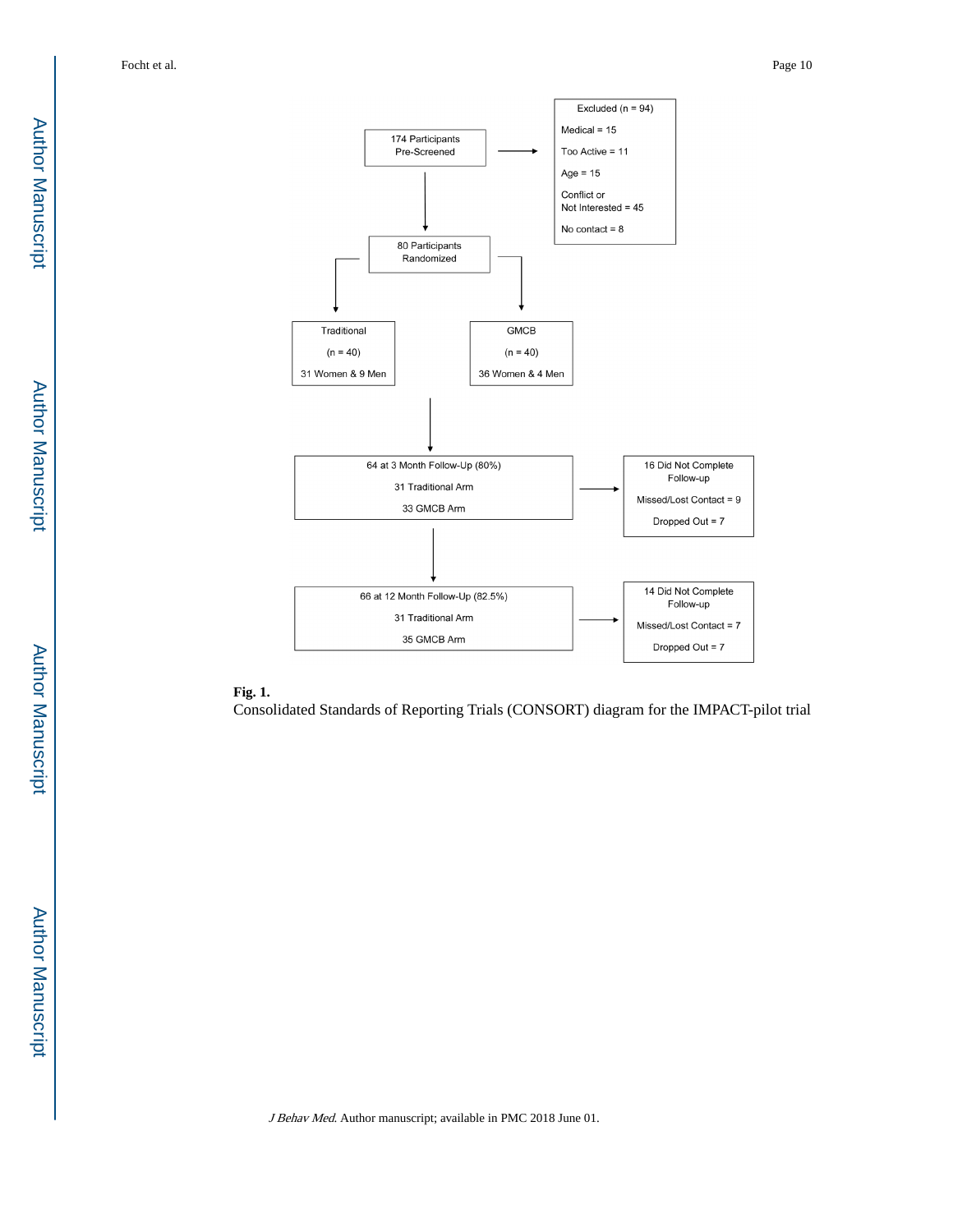# **Table 1**

# Contact sequencing and content in the GMCB and Traditional interventions

| <b>Intervention criteria</b>              | <b>GMCB</b>                                                                                   | <b>Traditional</b>                                               |
|-------------------------------------------|-----------------------------------------------------------------------------------------------|------------------------------------------------------------------|
| Supervised center-based exercise sessions | 60 min of exercise (walking and lower body strength<br>training) $+20$ min of GMCB counseling | 60 min of exercise (walking and lower<br>body strength training) |
| Supervised exercise<br>Month 1            | 2 sessions/week                                                                               | 3 sessions/week                                                  |
| Supervised exercise<br>Month $2-3$        | 1 session/week                                                                                | 3 sessions/week                                                  |
| Supervised exercise<br>Month 4            | 1 session/week                                                                                | No sessions                                                      |
| Supervised exercise<br>Month $5-6$        | 2 sessions/month                                                                              | No sessions                                                      |
| Supervised exercise<br>Months 7-9         | session/month                                                                                 | No sessions                                                      |